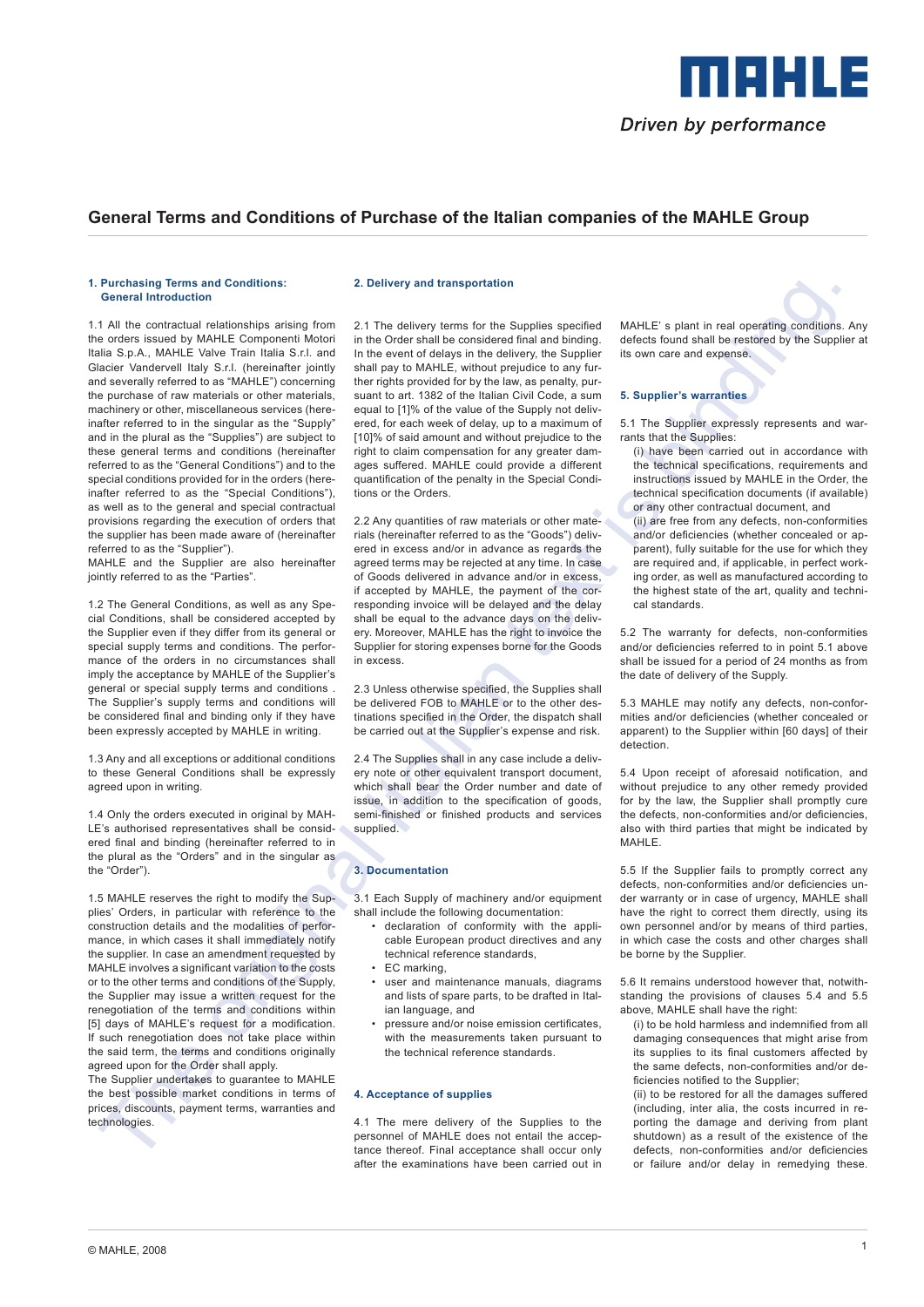

MAHLE reserves the right to quantify such damages and invoice the resulting amount directly to the Supplier.

5.7 The repairs or replacements or additions performed under the terms of the warranty shall in turn be covered by a warranty for a period of [24 months] as from the date of completion of such repairs or replacements or additions and their acceptance by MAHLE.

#### **6. Further obligations of the supplier**

6.1 The Supplier expressly represents and warrants that the Supplies shall be performed in accordance with the laws in force in the country of manufacture and the country of sale, including the safety law, the environment and electric energy law, as well as in terms of storage, movement, recycling and the elimination or disposal of waste materials.

The Supplier expressly represents and warrants to have complied with all the onus and obligations arising from European Parliament and Council Regulation 1907/2006 of 18th December 2006 on the registration, assessment, authorisation and restriction of chemical substances ("REACH"). MAHLE shall in no circumstances be held responsible in case the Supplier and/or those acting on its behalf fails to register or pre-register the chemical products supplied in accordance with the terms of the said regulation.

The second system is a complete the system of the control and the second system into the second system into the system into the system into the system into the system into the system into the system into the system into t 6.2 The Supplier acknowledges that MAHLE has obtained for its plants the following conformity certifications the ISO 9001:2000 (MAHLE Componenti Motori Italia s.p.a. e Glacier Vandervell Italy s.p.a), ISO TS 16949:2002 (MAHLE Componenti Motori Italia s.p.a., MAHLE Valve Train Italia s.r.l. e Glacier Vandervell Italy s.p.a) and ISO 14001:2004 (MAHLE Componenti Motori Italia s.p.a. e Glacier Vandervell Italy s.p.a). The Supplier of direct materials declares and warrants that it has obtained the same conformity certifications or has commenced the procedure to obtain the same conformity certifications for its own production plants, or in any case it can ensure that the Supplies shall be made up in accordance with and in strict observance of the standards laid down in said certifications and/or their subsequent modifications and additions. In this sense, the Supplier also acknowledges that MAHLE shall have the right to carry out inspections, visiting the Supplier's plant, prior appropriate notice, to ensure that the Supplies for the Orders have been manufactured in accordance with the abovementioned standards. If required, MAHLE could carry out inspections jointly with its final customers.

The Supplier agrees to hold harmless and indemnified MAHLE against all and any costs, expenses, liabilities or other damaging consequences and/or claims for compensation for damages filed against MAHLE due to violation of any applicable regulation.

6.3 The Supplier also warrants its compliance with the ADR (International Carriage of Dangerous Goods by Road) regulations and with all the provisions contained therein, with particular reference to the loading, transport and unloading of hazardous goods.

#### **7. Inspections and auditing**

7.1 During the performance of the Order, MAHLE shall have the right to proceed, either directly or through its representatives:

(i) to carry out inspections on the supplies by means of inspections to the production plants of the Supplier and its subcontractors, by giving [5] days prior notice. The inspections shall be carried out by MAHLE at its own discretion and expenses, it being understood that the Supplier will not be released of any obligation or liability;

(ii) to inspect the Supplier's books and documents and those of its subcontractors in relation to the execution of the Order, on the basis of [5] days advance notice. MAHLE undertakes to adopt all the necessary precautions to ensure that the documents subject to these checks remain confidential.

### **8. Right of Repetition**

8.1 In the event the Supplier fails to perform an Order, MAHLE shall have the right to retain the sums due for previous Supplies, even if these do not relate to such Order, to cover the damaging consequences caused by the non-performance of the Order.

#### **9. Force Majeure**

9.1 Neither Party shall be deemed responsible for failure to fulfil any of its obligations if it is able to demonstrate that this is due to an event of force majeure.

9.2 The term 'event of force majeure' means an event which is out of the control of the Parties. and which could not have been reasonably foreseen and avoided. By way of example and without limitations, the following shall be deemed "events of force majeure": acts of war, uprisings and revolutions, natural catastrophes, explosions and fire. Strikes by the employees of the Parties shall, in no circumstances, be considered as events of force majeure.

9.3 Upon the occurrence of an event of force majeure, the party affected shall adopt every measure necessary or useful to limit its effects, and shall immediately notify the other party of such event, by means of a registered letter or fax in which it will describe the facts, consequences and measures it intends to adopt immediately. In such cases, the delivery terms are deemed extended for a number of days equivalent to the duration of the circumstances concerned. The event of force majeure shall not be invoked if it occurs after the agreed delivery term.

#### **10. Industrial and intellectual property**

10.1 If in connection with research, design, experiment, development carried out in relation to the Order, the Supplier makes inventions, whether patentable or otherwise, or works of an original intellectual nature, it shall inform MAHLE thereof and provide it with all the information and documentation useful or necessary for the production of the resulting works; the Supplier will grant MAHLE the free licence right for the production or reproduction of the original works – either directly or through third parties – and for their sale and usage, in Italy and abroad. If the aforesaid original works have been carried out by the Supplier in relation to a specific assignment received by MAHLE, the invention and exclusive industrial rights to it, the drawings and all the results obtained in general, in addition to the works of an original intellectual nature, shall become property of MAHLE.

10.2 The Supplier expressly represents and warrants that the performance of the Order does not breach any third party's industrial and/or intellectual property right, whether in Italy or abroad. The Supplier therefore agrees to hold harmless and indemnified MAHLE against any claims and demands that might be filed by third parties due to the infringement of patents, licences, know-how and industrial and/or intellectual property rights in general regarding the goods supplied to MAHLE. In the event of disputes regarding such exclusive industrial rights, the Supplier undertakes to intervene and take MAHLE's place, should MAHLE so require, to ensure the appropriate defence and shall in any case reimburse all the expenses and costs sustained by the MAHLE and restore it for any damaging consequences that might derive from such disputes.

#### **11. Subcontracting**

11.1 The Supplier shall perform the Supplies directly and it is expressly prevented to subcontract its performance to third parties, in whole or in part, either as subcontract or piecework basis ("cottimo"), without a prior specific authorization in writing by MAHLE.

11.2 Should the Supplier deem advisable, during the performance of the Order, to subcontract to third parties, in whole or in part, the Supplies for that Order, it shall inform MAHLE in advance. MAHLE shall decide, at its own discretion, about the opportunity that the Supplier will subcontract third parties. In this case, MAHLE will establish terms and conditions of the subcontract.

11.3 In case of subcontracting, it remains understood that Supplier shall continue to have sole re-